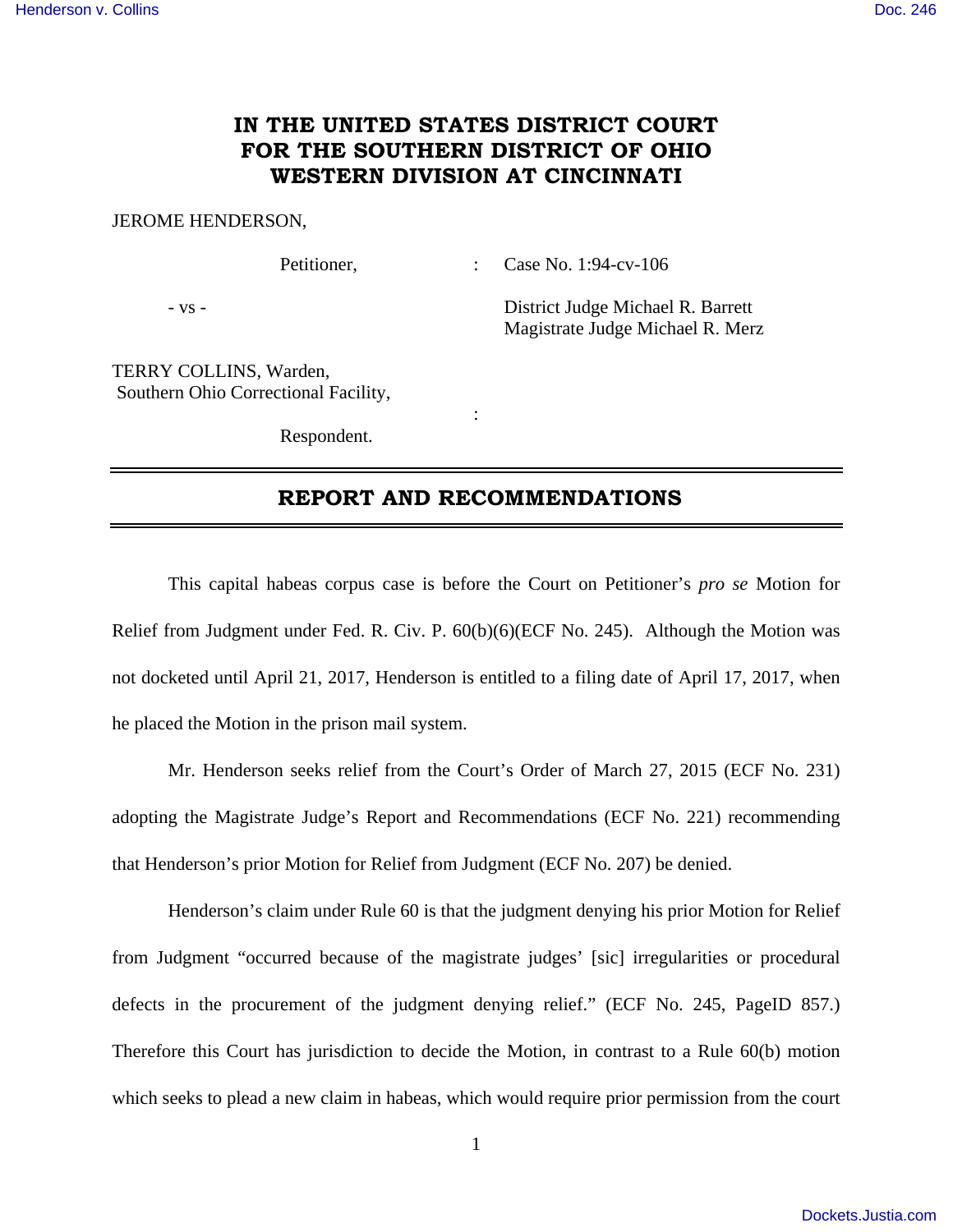of appeals to proceed. *Gonzalez v. Crosby*, 545 U.S. 524 (2005); *Franklin v. Jenkins*, 839 F.3d 465 (6th Cir. 2016); *Burton v. Stewart*, 549 U.S. 147 (2007).

#### **Relevant Procedural History**

 Henderson's prior Motion to Reopen was filed by him pro se on March 19, 2013 (ECF No. 207). The Motion was fully briefed by April 22, 2013 (ECF No. 212). In December 2013, Judge Spiegel granted Henderson's Motion to Correct his Rule 60 Motion (ECF Nos. 213, 214). However Judge Spiegel had not decided that Motion by the time of his death in December 2014 and the case had to be reassigned to another District Judge. Judge Spiegel did not involve any Magistrate Judges in his capital cases, but all the other District Judges in the Western Division of this Court have referred all of their capital habeas corpus cases to the undersigned since February 2011. That occasioned the reference from District Judge Barrett to the undersigned on January 22, 2015 (ECF No. 219).

 When the case was transferred, there was also pending Petitioner's Motion to Discharge his appointed counsel, S. Adele Shank, and appoint new counsel (ECF No. 215). The Magistrate Judge denied that Motion on February 9, 2015, and explained the reasons for doing so (Decision and Order, ECF No. 220). Henderson objected (ECF No. 227) and Judge Barrett overruled the Objections (ECF No. 235). Prior to that Judge Barrett adopted the Report and Recommendations which recommended denial of his prior Motion for Relief from Judgment (ECF No. 231). On May 6, 2015, Henderson appealed from that order to the Sixth Circuit (ECF No. 239). The Sixth Circuit denied a certificate of appealability. *Henderson v. Robinson*, Case No. 15-3490 (6<sup>th</sup> Cir.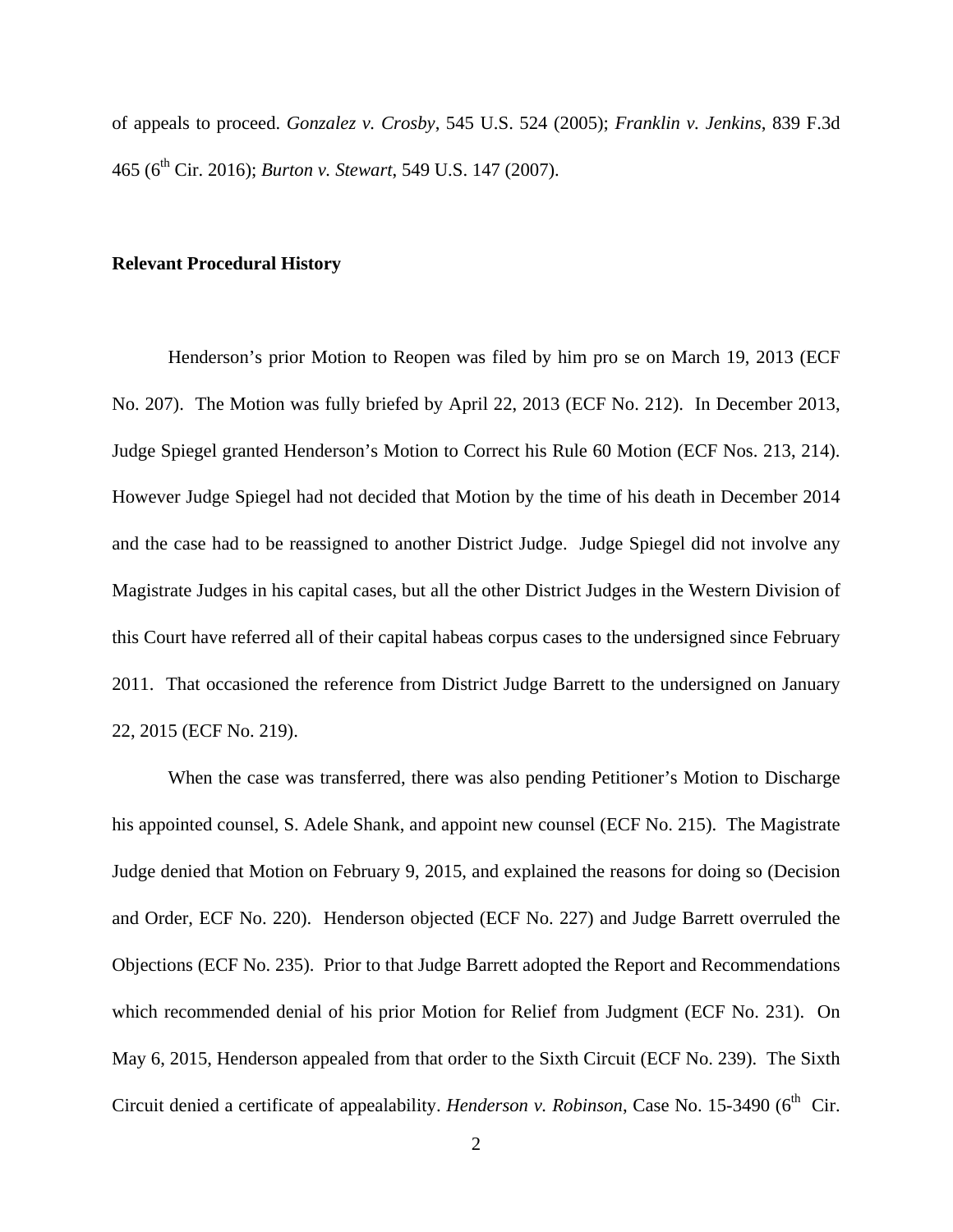Jan. 8, 2016)(unreported; copy at ECF No. 242). The United States Supreme Court denied Henderson's request for a writ of certiorari. *Henderson v. Robinson*, 137 S. Ct. 145 (Oct. 3, 2016)(copy at ECF No. 244). Henderson then filed the instant Motion (ECF No. 245).

# **Analysis**

 Henderson claims that he was not served a copy of the Report and Recommendations and not given "explicit notice of the preclusion rule." (ECF No. 245, PageID 862.) As the Magistrate Judge held in denying Henderson's Motion for service of a copy of the Report and Recommendations, Henderson was not entitled to have that document served on him personally because he is represented in the case by Attorney S. Adele Shank (Notation Order denying ECF No. 230). Several other motions filed by Henderson pro se were stricken on the same basis (See Notation Orders striking ECF Nos. 232, 233, 234).

 Henderson argues at some length the scope of his right as a capital defendant to representation under 28 U.S.C. § 3599 (ECF No. 245, PageID 864-69). Then he argues the merits of his potential motion for new trial. *Id.* at PageID 869-71.

Henderson is not entitled to relief from judgment for the following reasons:

 First of all, his claims seem to be based on an implicit assertion that his rights under § 3599 extend to forcing his attorney to file whatever motions he wants filed in his case or being replaced by a new attorney who will do his bidding. That is simply not the law. As the Magistrate Judge explained more fully earlier in the case, an attorney has an ethical obligation to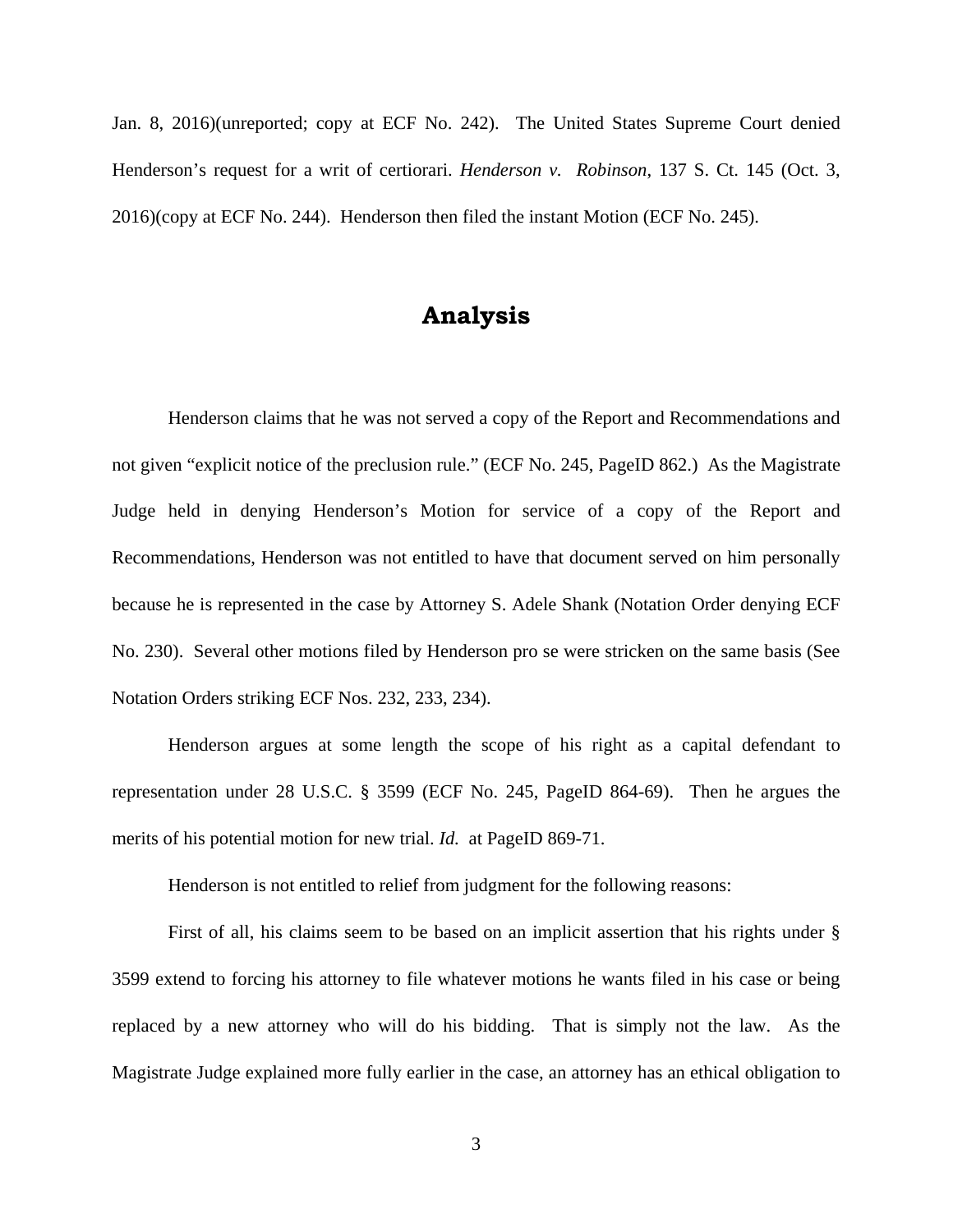the Court not to file frivolous motions. Because Henderson's desire to replace Ms. Shank was based on her unwillingness to file an improper motion, the Magistrate Judge denied that request (ECF No. 220).

 Second, Henderson's claim of "irregularities or procedural defects" in denying his prior Motion is based on his implicit assertion that a represented litigant has a right to be personally served with documents in a case even though the same document has been served on his attorney. That is also not the law. There is no constitutional right to hybrid representation, with a defendant representing himself and also having counsel. *McKaskle v. Wiggins*, 465 U.S. 168 (1984). Nor is there any rule-based right to such service. Fed. R. Civ. P. 5 provides that "If a party is represented by an attorney, service under this rule must be made on the attorney unless the court orders service on the party."

 Thus Henderson's Motion fails on the merits; he has not demonstrated any irregularity or procedural defect in the Court's denial of his prior Motion. His instant Motion also fails on procedural grounds. It is well established that Rule 60(b)(6) is not to be used as a substitute for appeal. *Polites v. United States*, 364 U.S. 426 (1960); *Ackermann v. United States*, 340 U.S. 193 (1950). The issues he raises now were available to him on his appeal from the denial of his prior Motion. Either<sup>1</sup> he failed to raise them and has thus forfeited them or he did raise them, they were denied, and the denial is now the law of the case.

 Besides Henderson's forfeiture for not raising these claims on direct appeal, he has also filed his Motion in an untimely manner. Subsection (b)(6) is properly invoked only in "unusual

 $\overline{a}$ 

<sup>&</sup>lt;sup>1</sup> Henderson's brief on appeal is not before this Court and the Sixth Circuit's brief denial of a certificate of appealability does not indicate what issues were raised.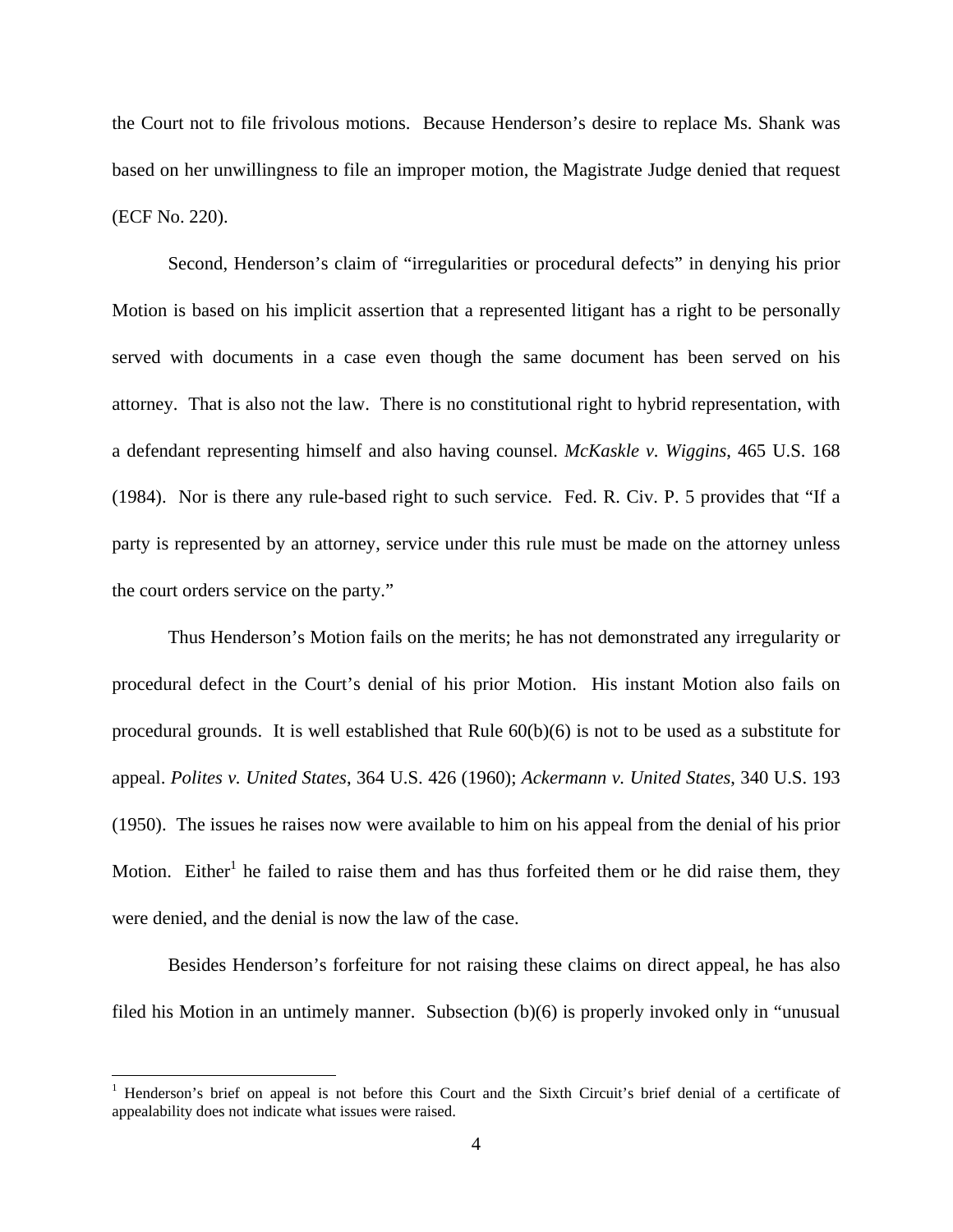and extreme situations where principles of equity mandate relief." *Frontier Ins. Co. v. Blaty*, 454 F.3d 590, 597 (6<sup>th</sup> Cir. 2006) (internal quotation marks omitted). Motions seeking extraordinary relief under this subsection must be brought within a reasonable time after judgment. Fed. R. Civ. P.  $60(c)(1)$ ; *Thompson v. Bell*, 580 F.3d 423, 442 ( $6<sup>th</sup>$  Cir. 2009). Henderson has waited more than two years after judgment was entered to file his Motion which is plainly unreasonable.

 Finally, although the Court has decided this Motion on the merits, Henderson is still not entitled to file pro se swo long as he is represented by counsel.

## **Conclusion**

Mr. Henderson's instant Rule 60(b)(6) Motion is without merit and procedurally barred. It should be DENIED and the Court should certify to the Sixth Circuit that any appeal would not be taken in good faith.

April 24, 2017.

 s/ *Michael R. Merz* United States Magistrate Judge

## **NOTICE REGARDING OBJECTIONS**

Pursuant to Fed. R. Civ. P. 72(b), any party may serve and file specific, written objections to the proposed findings and recommendations within fourteen days after being served with this Report and Recommendations. Such objections shall specify the portions of the Report objected to and shall be accompanied by a memorandum of law in support of the objections. If the Report and